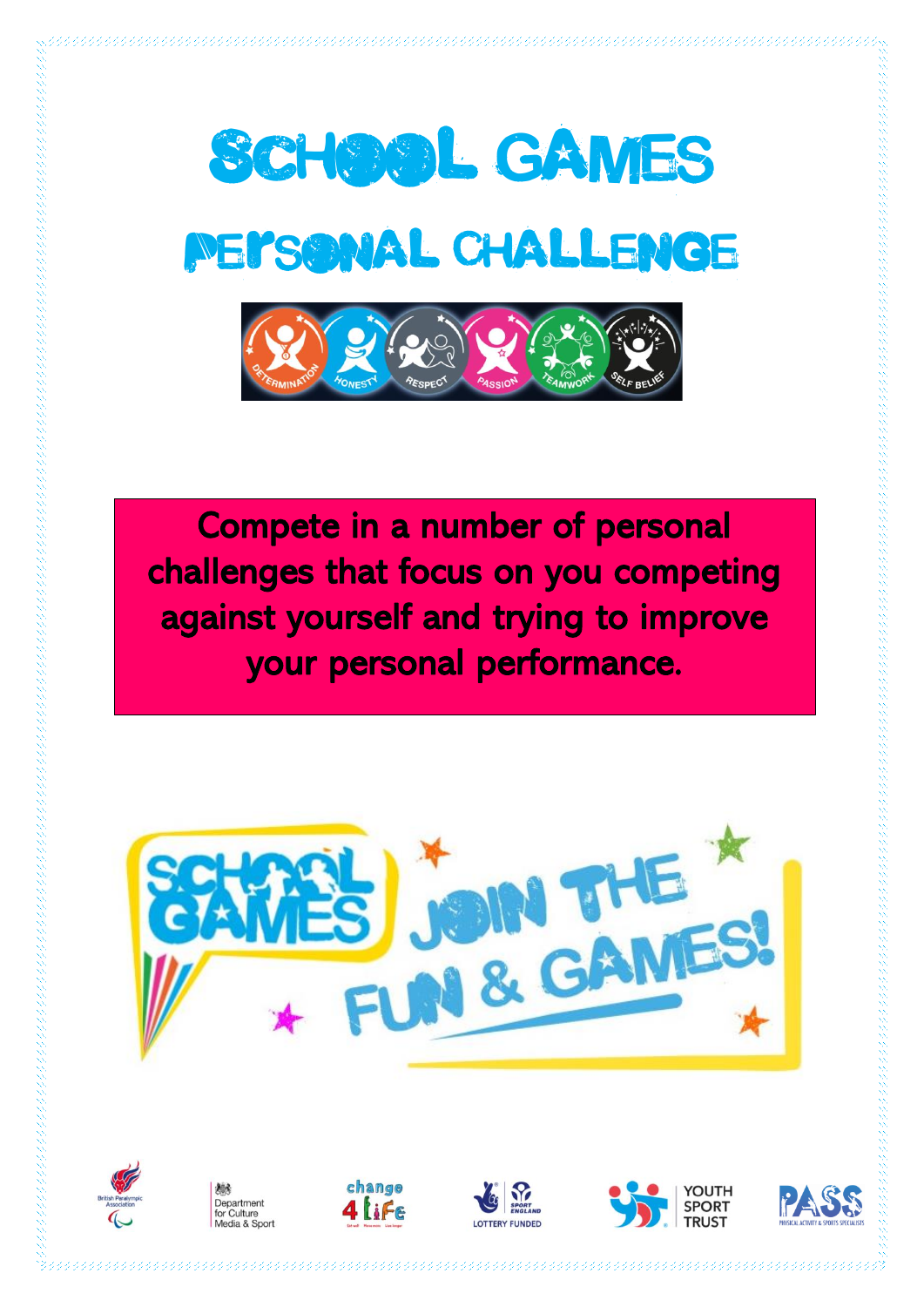



- Complete 5 or more challenges each day and record the results
- Create an Excel spread sheet to record your results
- Insert a scatter chart onto your Excel Spreadsheet from your results
- Use a search engine to help create your own personal challenge
- Create a Power Point to show us how you have completed each challenge











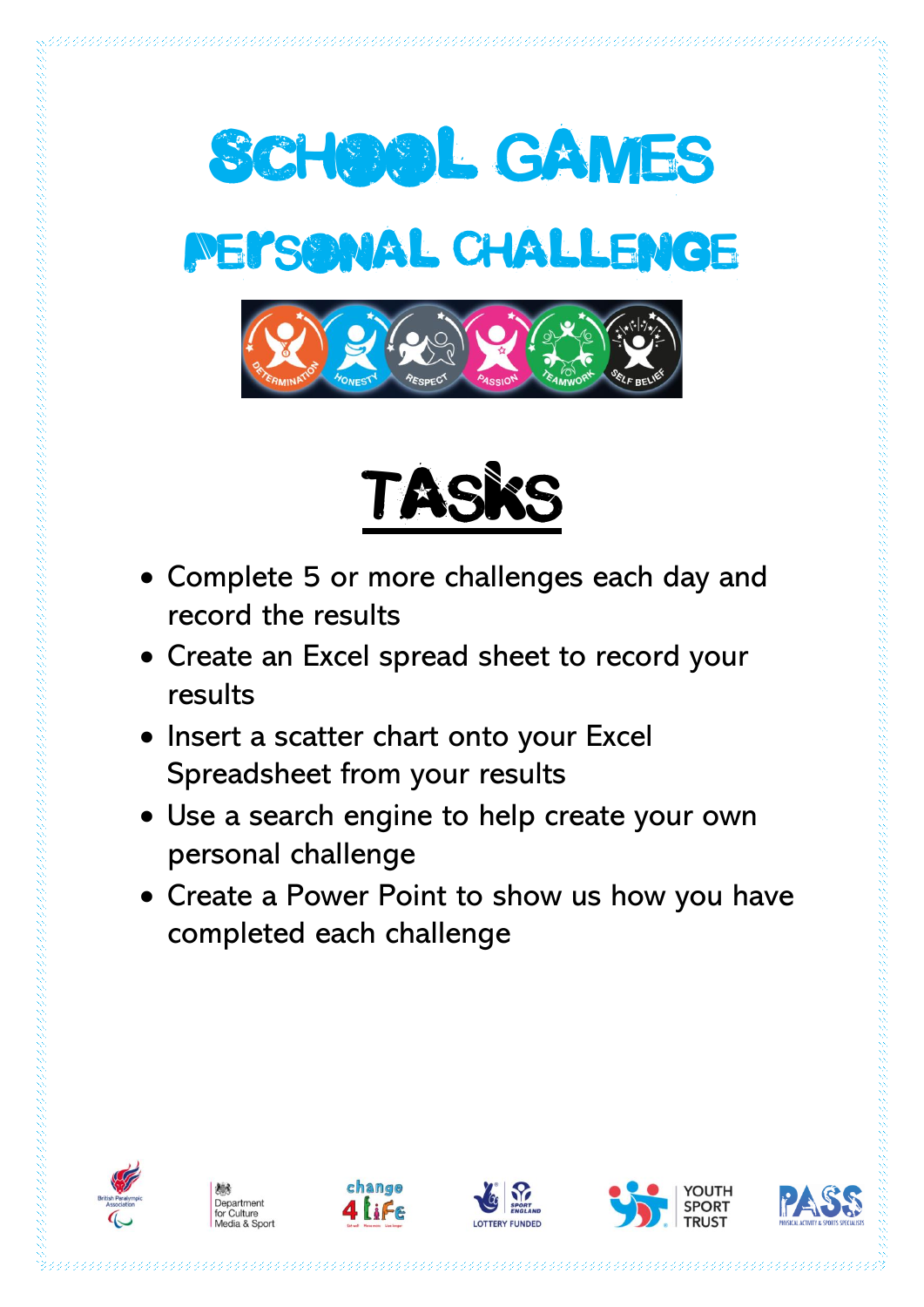







#### **INSTITUCTIONS**

Hula hoop as many times as you can in 1 minute

# Too Easy/Too Difficult

Close your eyes / increase or decrease time

# **EQUIPMENT**

Hula hoop / Stopwatch / Personal Challenge Card / Pen

# **MEASUI'EMENT**

Record the number of spins around the body on your personal challenge card













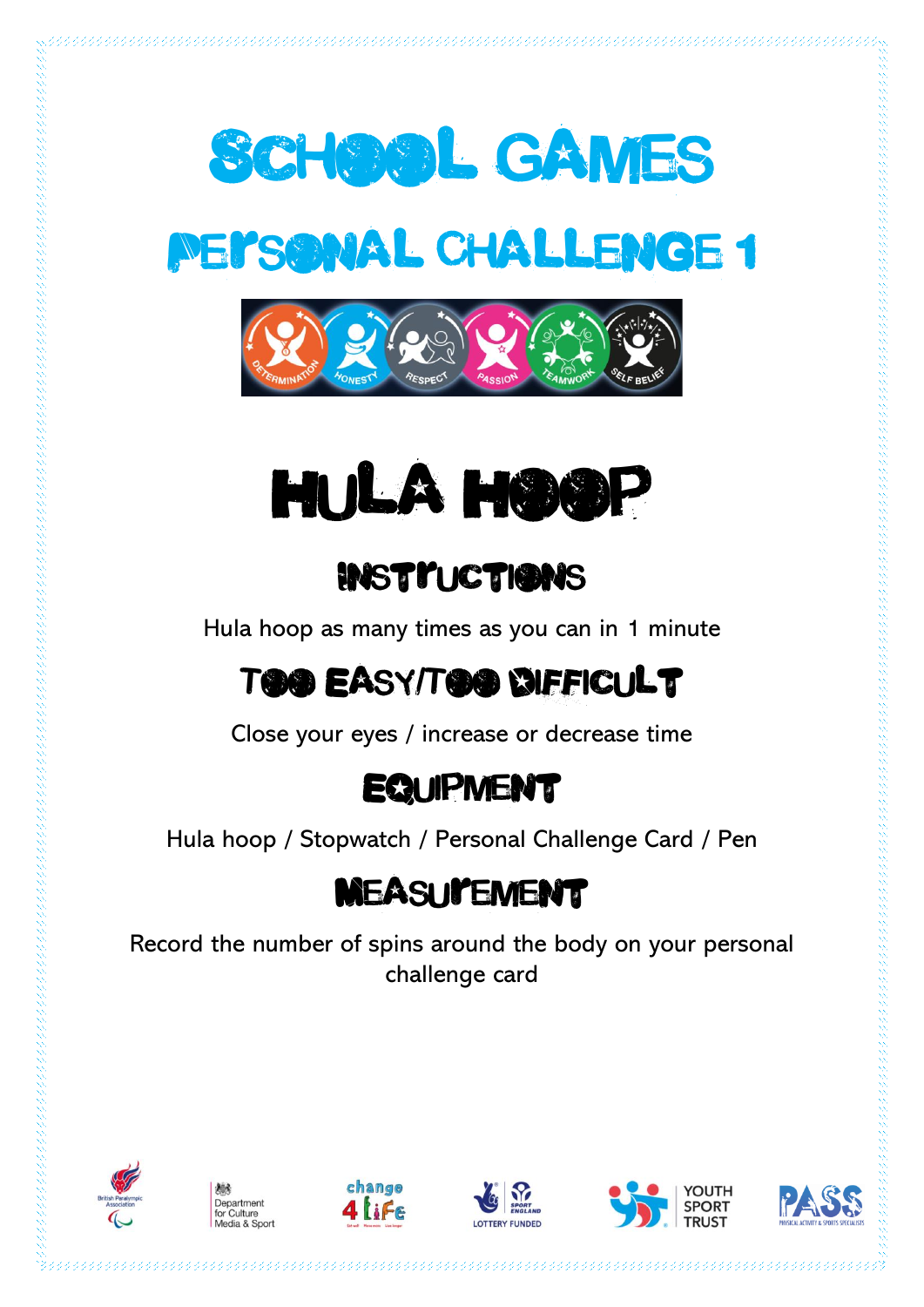







Skip as many times as you can in 2 minutes

# Too Easy/Too Difficult

Change the skipping style

#### **EQUIPMENT**

Skipping rope / Stopwatch / Personal Challenge Card / Pen

#### **MEASUI'EMENT**

Record the successful number of skips on your personal challenge card













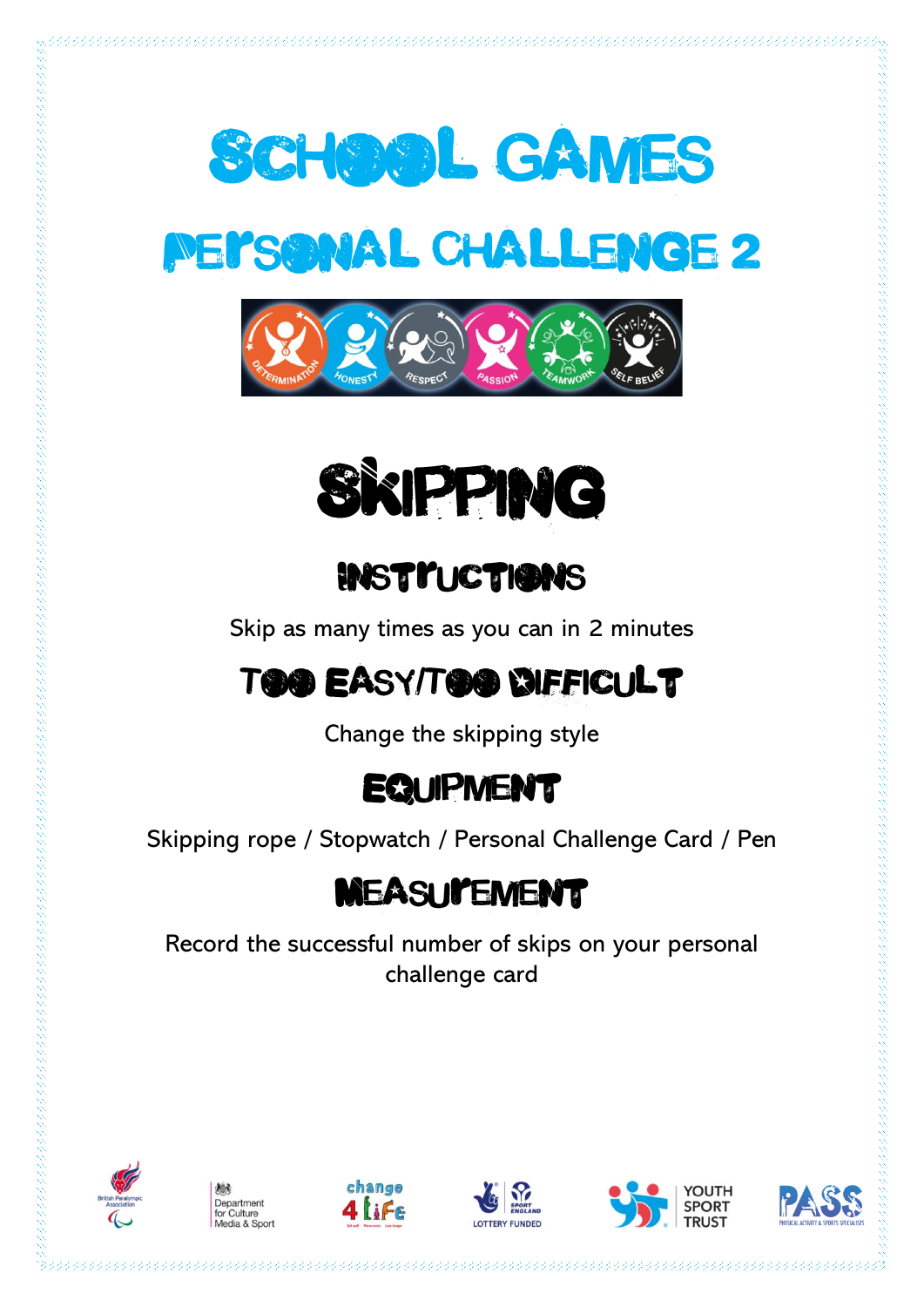



Remove foot ware if you wish and place your hands on your hips

Stand on one leg and position the non-standing foot against the inside of the standing leg above or below the knee joint

# Too Easy/Too Difficult

Add support / Close your eyes / Swap legs / Go onto the ball of your foot

#### **EQUIPMENT**

Blindfolds / Stopwatch / Personal Challenge Card / Pen

#### **MEASUI'EMENT**

Record the time you achieve in the stork position on your personal challenge card, if you manage 1 minute try to make the challenge harder











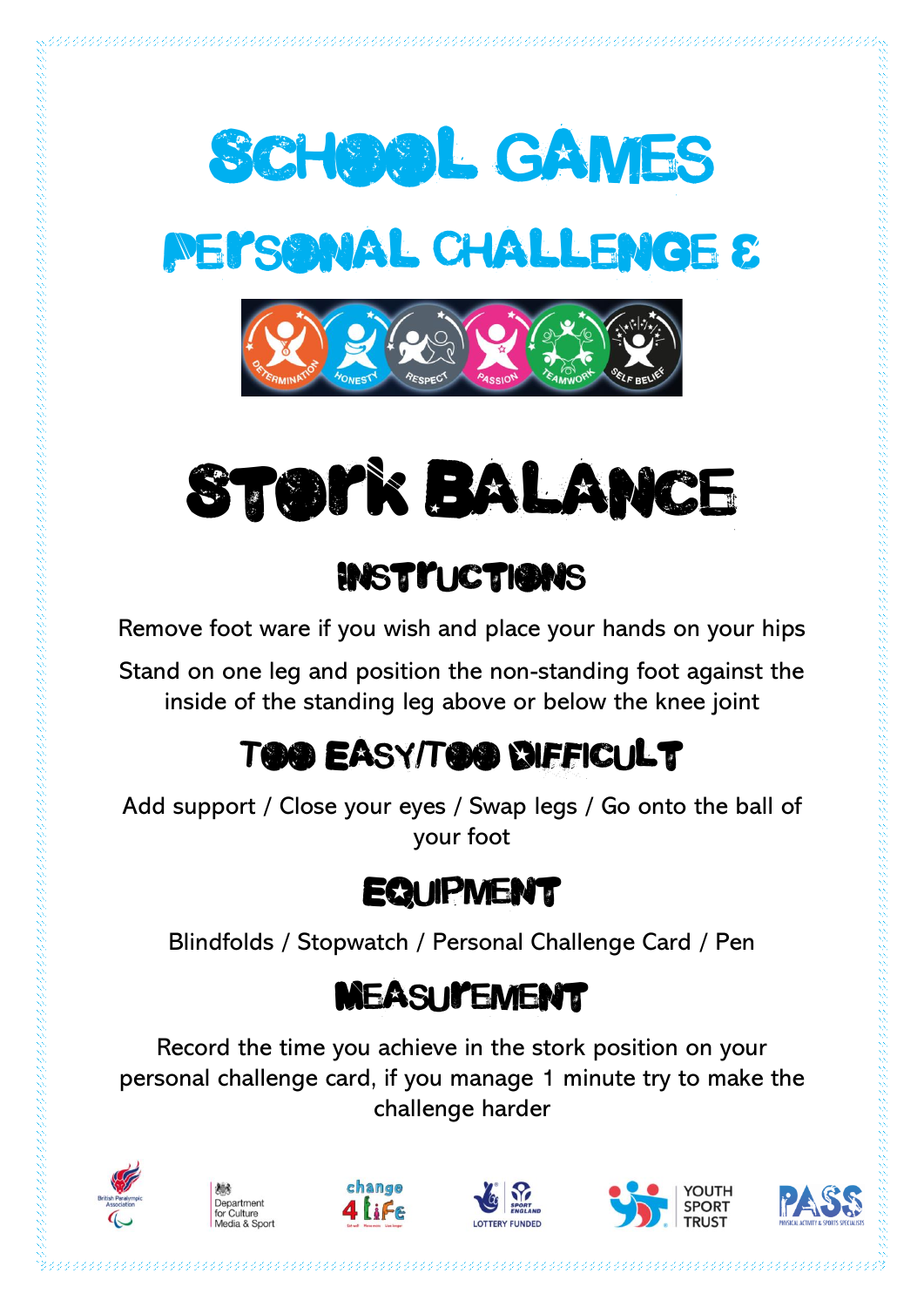



Use a bench, stair or something similar, to step up and down on

Stand behind the bench/step and step up and down

Repeat this over a timed period of 30 seconds

# Too Easy/Too Difficult

Change the height of the step / increase or decrease time

#### **EQUIPMENT**

Step or bench / Stopwatch / Personal Challenge Card / Pen

#### **MEASUI'EMENT**

Record the number of steps completed in 30 seconds on your personal challenge card











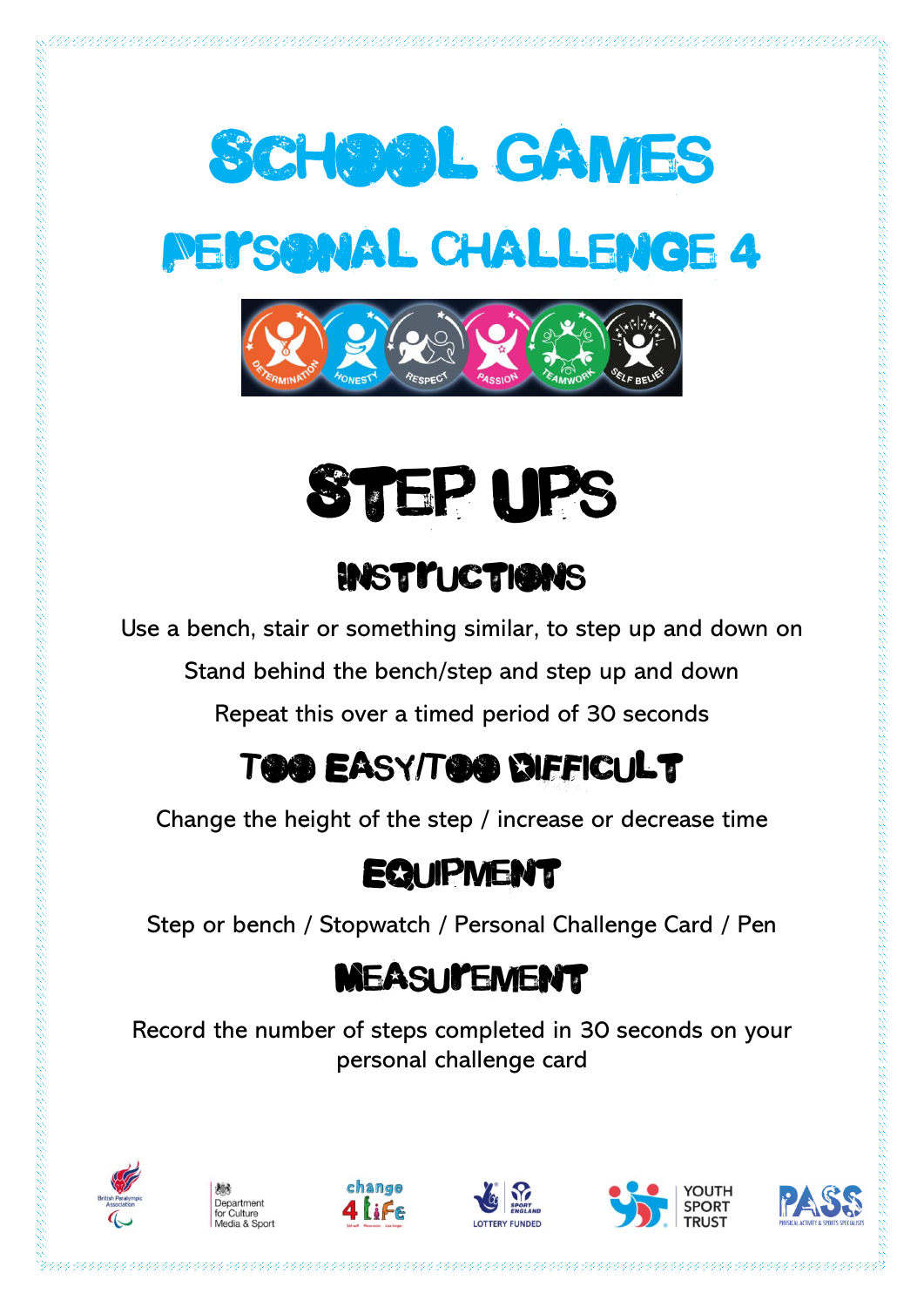







Throw a ball into the air and see how many times you can clap your hands before catching the ball

# Too Easy/Too Difficult

Change the size of the ball / change the shape of the ball

#### **EQUIPMENT**

Ball – variety of shape and size / Personal Challenge Card / Pen

#### **MEASUI'EMENT**

Count the number of claps and record on your personal challenge card











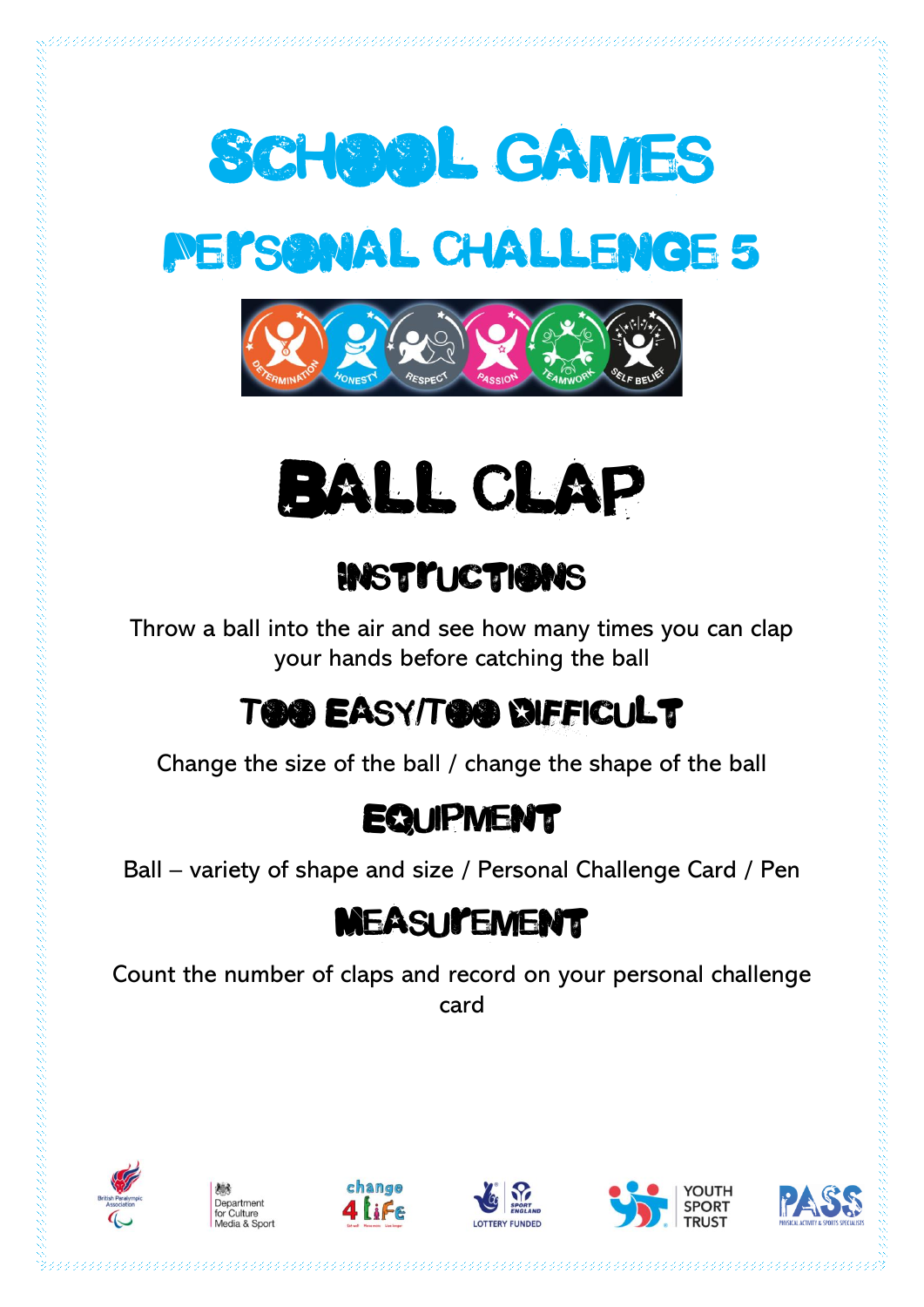

Markers/cones are place at different distances from the start line

Athletes to start behind the start line

The ball should be bounce dribbled or dribbled with the foot around a course or straight to the marker and back to the start line

# Too Easy/Too Difficult

Change the ball / change the distance / course

#### **EQUIPMENT**

Basketball or Football / Stopwatch / Cones or Markers /Personal Challenge Card / Pen

# **MEASUI'EMENT**

Count the number of claps and record on your personal challenge card











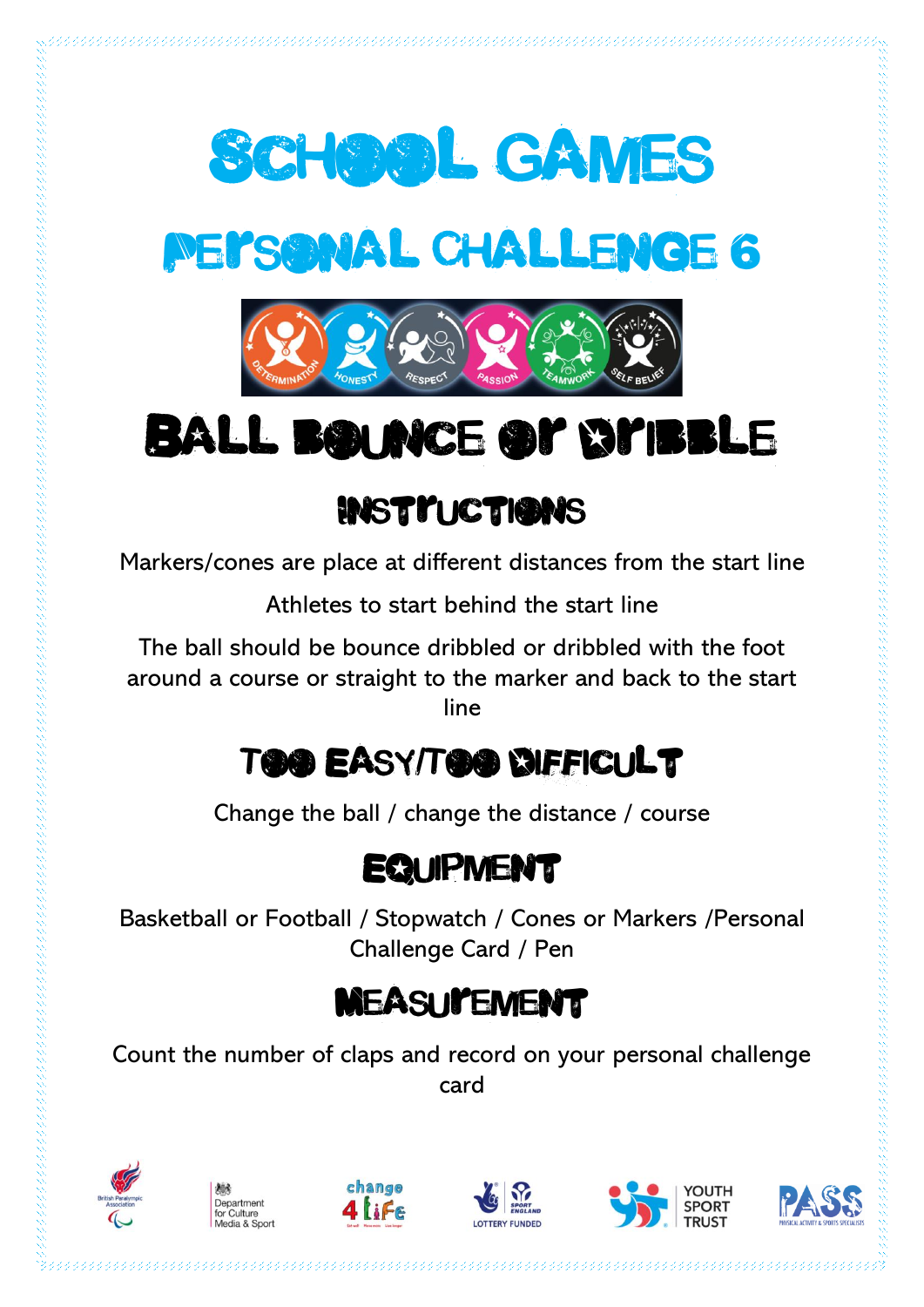







# **INSTITUCTIONS**

Markers / cones placed different distances away from the start line. Athlete to start behind the start line

Run as fast as you can over three distances. Ensuring you touch each cone with your hand

# Too Easy/Too Difficult

Change the distance from the start line

#### **EQUIPMENT**

Cones / Markers / Stopwatch / Personal Challenge Card / Pen

# **MEASUI'EMENT**

Record the time it takes to complete the course on your personal challenge card











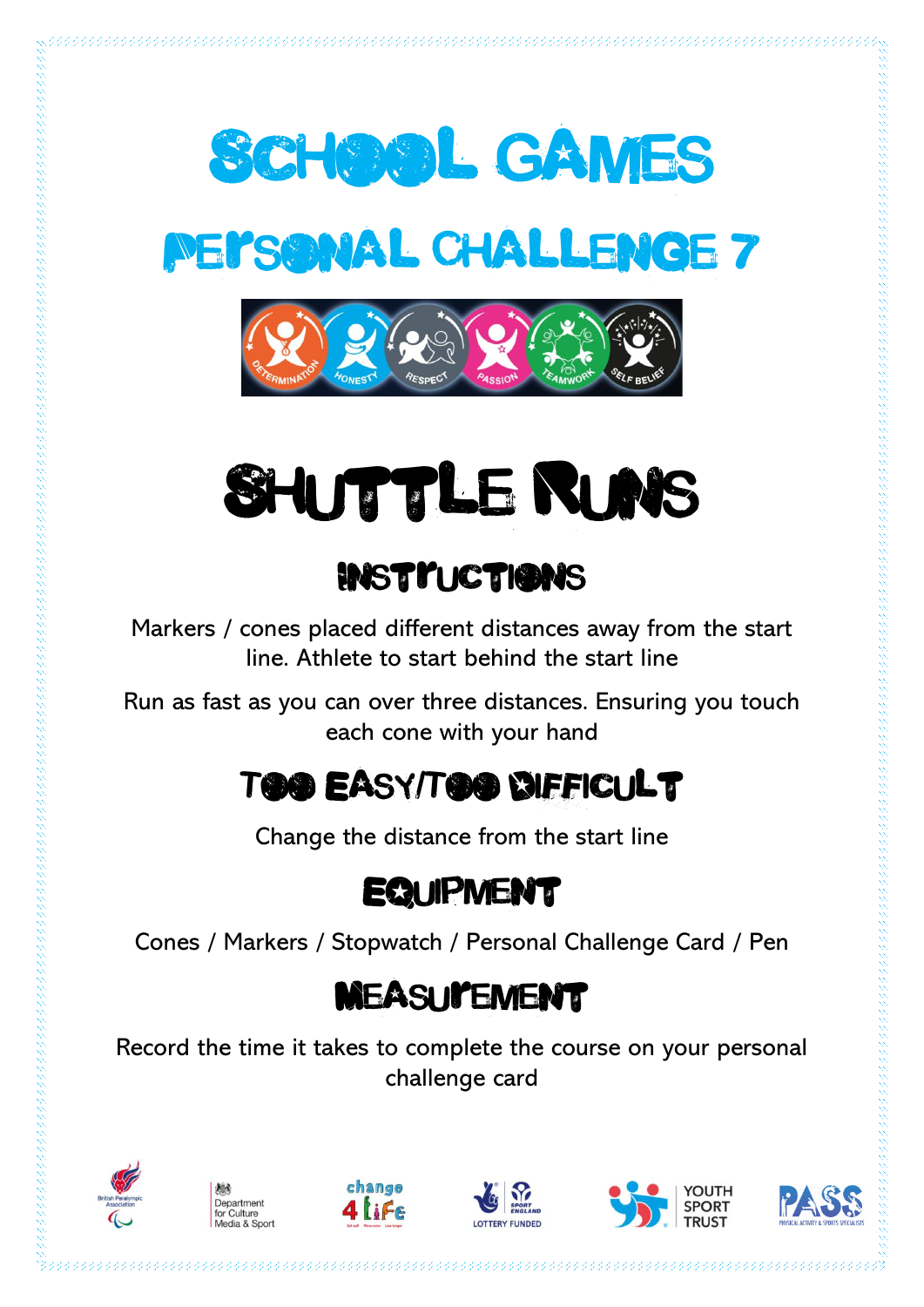



Create a target to aim at and choose an object to play with Choose how your object is going to travel to the target The aim is to get your object to land in or on the target

# Too Easy/Too Difficult

Change the size of the target / Add in obstacles

# **EQUIPMENT**

Target/ Object / Stopwatch / Personal Challenge Card / Pen

# **MEASUI'EMENT**

Record how many times you can land the object in or on the target in one minute on your personal challenge card

.<br>Telesakal salah salah salah salah salah salah salah salah salah salah salah salah salah salah salah salah sala











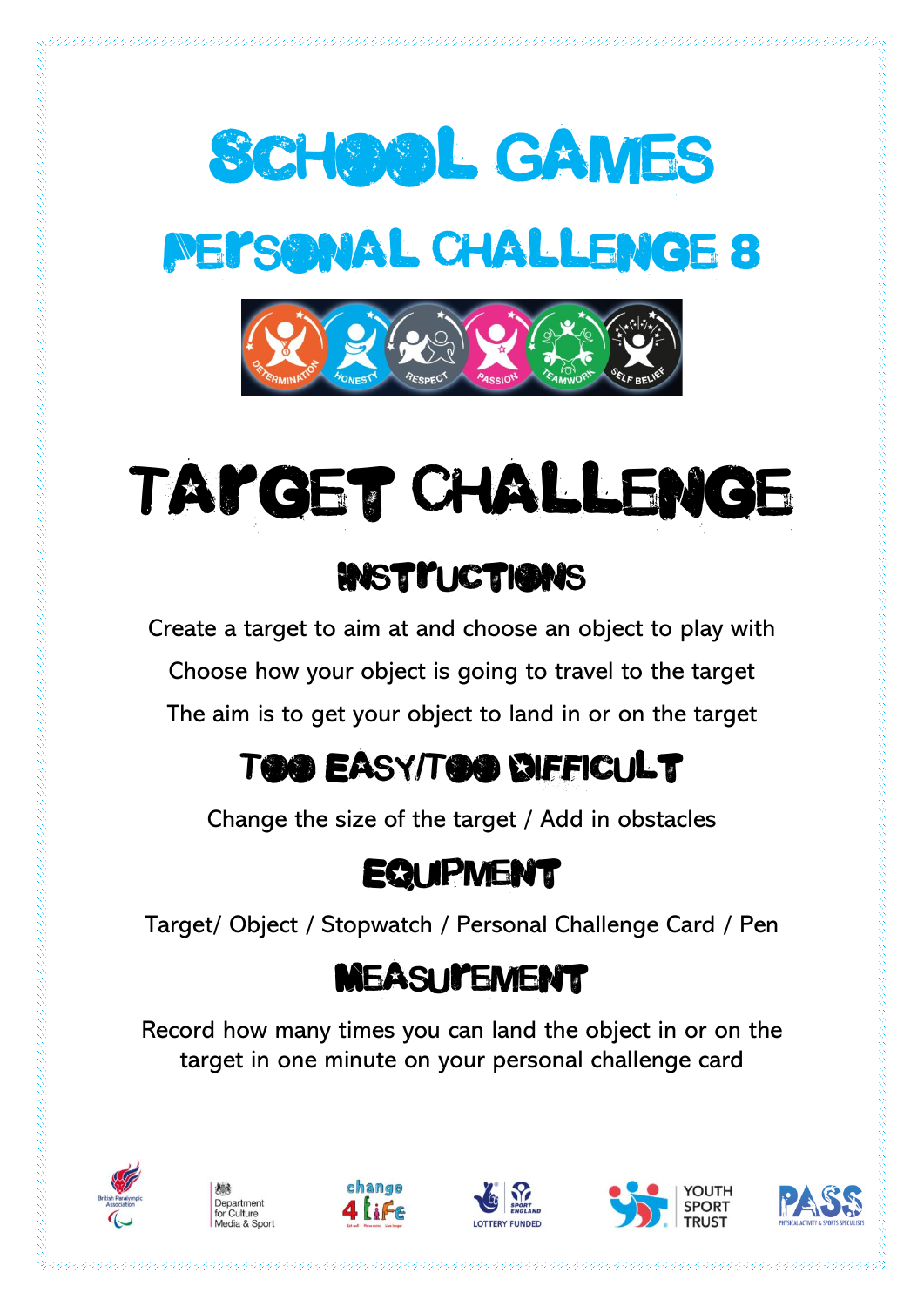





# Power Jump Challenge

#### **INSTITUCTIONS**

Set yourself a jumping challenge e.g. Jump over or between two markers

# Too Easy/Too Difficult

Change the distance or height

#### **EQUIPMENT**

Cones / Markers / Tape Measure (tool to measure e.g. you could have jump the distance of 3 pillows) / Personal Challenge Card / Pen

# **MEASUI'EMENT**

Record the distance/height jumped on your personal challenge card











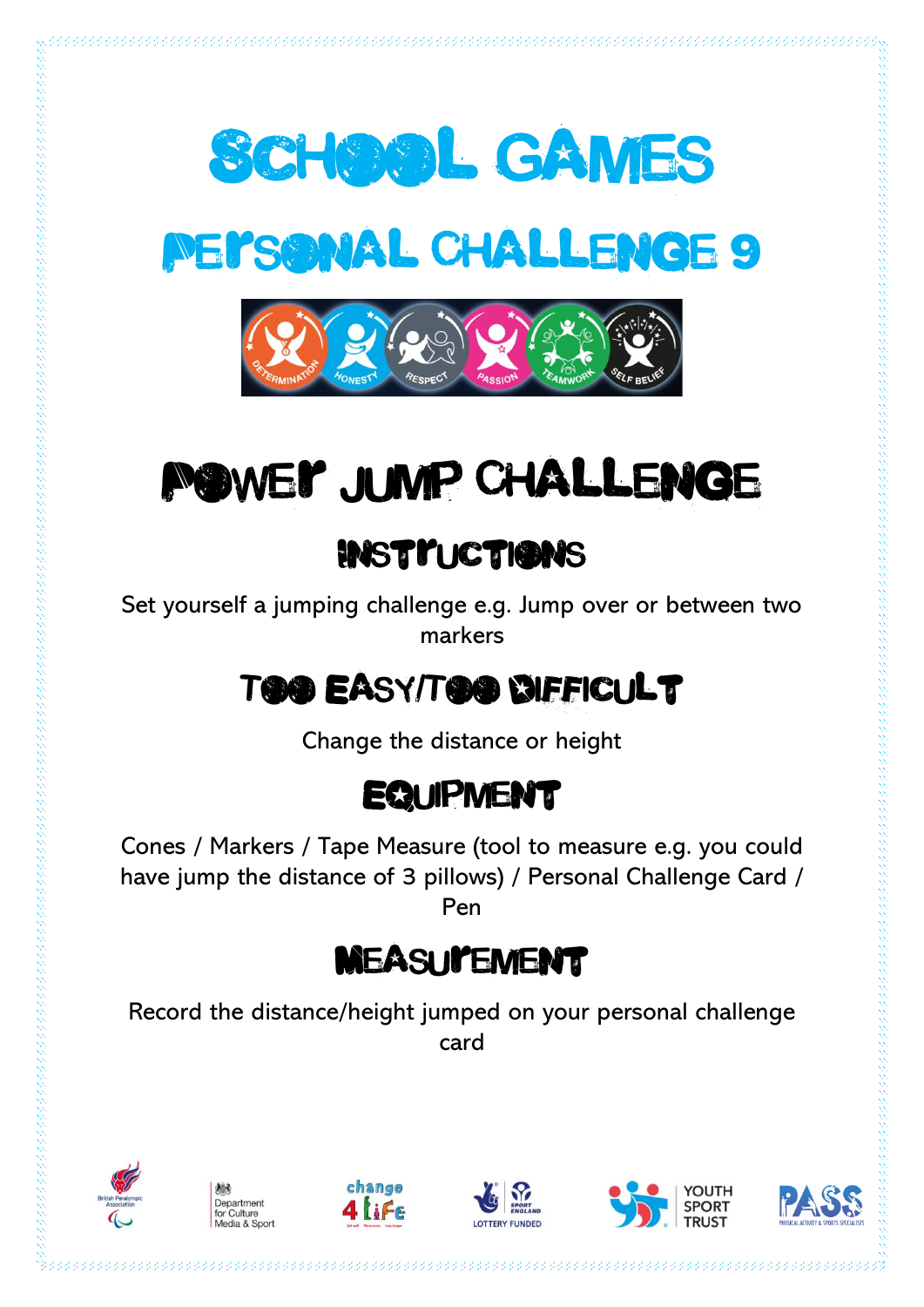





# MAKE UP YOU'T OWN challenge

#### **INSTITUCTIONS**

What are you going to do and how?

# Too Easy/Too Difficult

What could you change to make it easier or harder?

#### **EQUIPMENT**

What do you need?

# **MEASUI'EMENT**

How will you record the results?